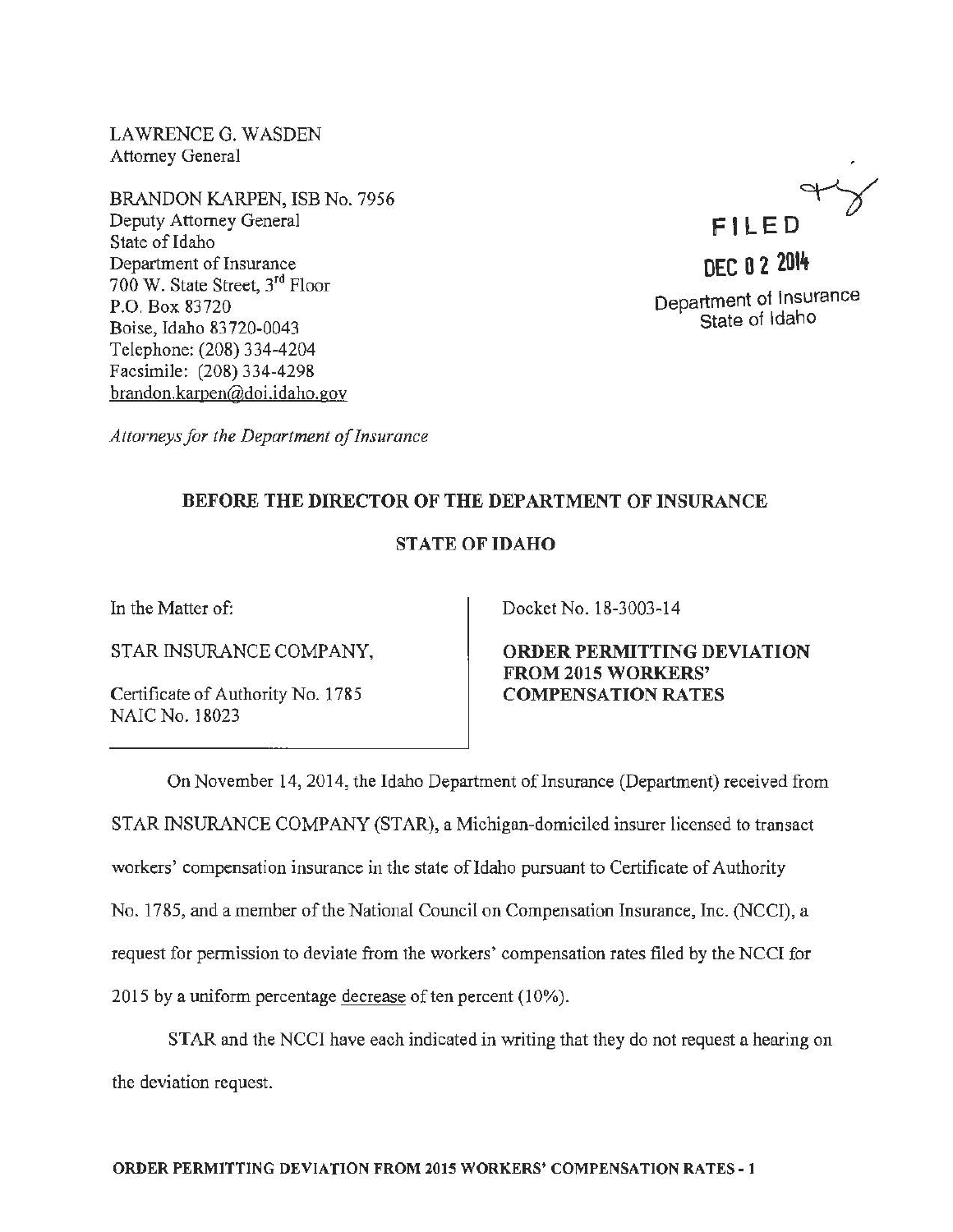The Department's Director (Director), having reviewed and being fully apprised of STAR's request to deviate from the Idaho workers' compensation premium rates filed by the NCCI for 2015, and the requirements of Idaho Code § 41-1614, has determined that the requested rate deviation is justified.

NOW, THEREFORE, IT IS HEREBY ORDERED, pursuant to Idaho Code§ 41-1614, that STAR's request to deviate by a uniform percentage decrease of ten percent  $(10\%)$  from the workers' compensation rates filed by the NCCI for 2015, exclusive of terrorism rates, is GRANTED. This deviation from the Idaho workers' compensation premium rates filed by the NCCI for 2015 shall take effect on January 1, 2015, and shall remain in effect for one year from that date unless terminated sooner with the approval of the Director.

DATED this  $\frac{2^{nd}}{2^{nd}}$  day of December, 2014.

STATE OF IDAHO DEPARTMENT OF INSURANCE

on WILLIAM W. DEAL Director